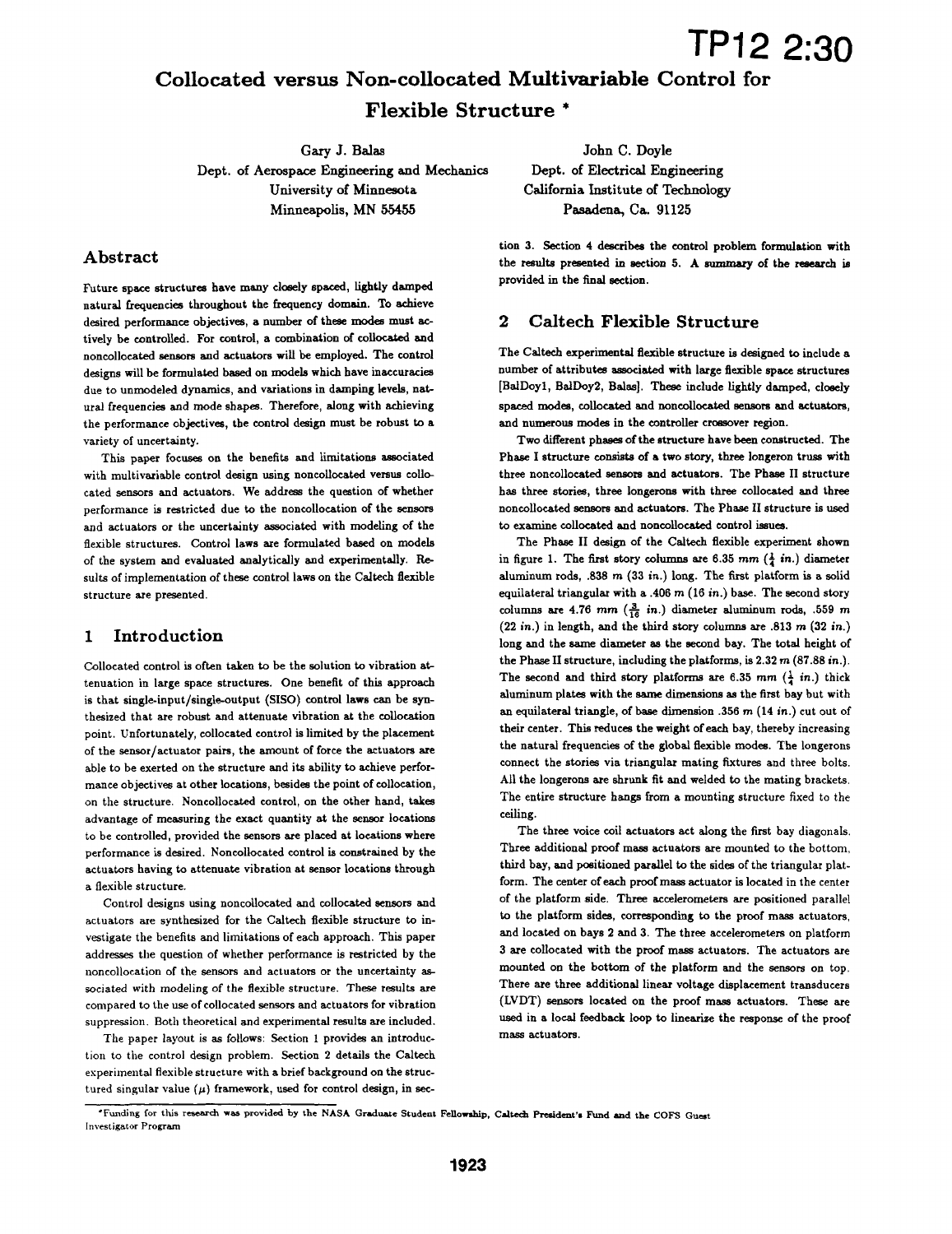

Figure 1: Phase II Caltech Flexible Structure

#### 2.1 Accelerometers

The sensors are Sunstrand QA-1400 accelerometers. The accelerometers have a flat fequency respone between 0 and 200 liz. The noise associated with them is rated at 0.05% of the output at 0-10 Hz and 2% at 10-100 Hz. The sensors are scaled for accelerations of approximately  $0.016$  g per volt. This provides a maximum  $\pm 5$  volts output at peak accelerations of the input disturbance. The accelerometer output is conditioned by a 100 Hz, <sup>4</sup>'h order Butterworth filter prior to input into the A/D, providing attenuation of the high fequency signals and noise.

#### 2.2 Linear Voltage Displacement Transducers

The three linear voltage displacement transducers (LVDTs) are Trans-Tek model 244. They are designed to measure displacements up to  $\pm1.5$  inches accurately. The input voltage is selected such that a displacement of  $\pm 1.0$  inch correspond to  $\pm 5$  Volts. These transducers have zero hysteresis, and are linear across their operating range to within  $\pm 0.5$  % of their output voltage.

#### 2.3 Voice Coil Actuators

The actuators are a voice coil type design, built by Northern Magnetics Inc., that output a force proportional to an input voltage. The actuators are rated at  $\pm 1.37$  kg (3 lbs) of force at  $\pm 5$  volts and have a bandwidth of 60 Hz.

#### 2.4 Proof Mass Actuators

The proof mass actuators, built by Northern Magnetics Inc., operate on the same principles as the voice coil actuators. A set of permanent magnets are mounted on a shaft, which is surrounded

by a winding of wire and a plastic sleeve. The winding and plastic casing ride on bearings along the shaft holding the permanent magnet. By pasing a current through the windings, a magnetic flux is generated, producing a force. The force sets the winding and sleeve in motion relative to the shaft and magnets, with the direction of the movement depending on the polarity of the current. The movement of the windings and metal casing produces an inertial force, which is transmitted to the structure.

Ideally, the voltage input would be proportional to the force output. This is not the case as the strength of the permanent magnetic draws it to the LVDT case, core and its bearings, causing alignment problens and rubbing between the mounting structure and the LVDT. This leads to stiction and friction in the actuators. A parasitic effect is noticed due to the realignment of the magnetic field in the LVDT case with each oscillation. The combination of these effects result in the actuator exhibiting a nonlinear response to input excitation. A local feedback system, employing an LVDT sensor, is designed to provide centering of the actuator at low frequencies and improved linear response in the frequency range of 0.5 Hz to 8 Hz [Balas].

#### 2.4.1 Proof Mass Actuator Control Laws

The nonlinear response of the proof mass actuators presents a difficult control problem. At low amplitude, the command signal needs to be large to overcome the stiction. As the anplitude of the conmand signal increases, so does the gain of the proof mass actuator. Therefore a pure high gain feedback loop wil destabilize the system as the input command amplitude is increased. As the command signal increases, the control law needs to guard against the amplitude of response so as not to exceed the force linitations on the motor.

A nonlinear control law is developed, which nonlinearly amplifies small signals and exhibits a linear relationship as the signal level increases. The linear control law has an integrator at low frequency to center the mass with phase lead to push the bandwidth of the system out to approximately 8 Hz. The closed-loop response of the proof mass actuators varies by a factor of 2.5 between 0.2 and 8  $Hz$ , for input amplitudes varying between 0 and 360. The deviation of the actuator from a linear response is accounts for in the control design by uncertainty models.

#### 2.5 Modeling of Experimental Structures

A model of the structure relating input signals to system outputs is desired for control design purposes. Initially, an input/output model is developed from first principles. The model is refined for control purposes using system identification-techniques [BalDoy2J.

The first nine global modes, between 0.90 and 6.3 Hz, of the structure are of interest for control purposes. The first group of local modes occur in the frequency range of 37 to 43 Ba. Table <sup>1</sup> contains

|      | <b>NASTRAN</b> | <b>Experimental</b> |               |               |
|------|----------------|---------------------|---------------|---------------|
| Mode | Natural        | <b>Natural</b>      | Damping       | Mode          |
|      | Frequency (Hz) | Frequency (Hz)      | Ratio         | Type          |
| 1    | 0.76           | 0.90                | $0.62$ %      | 1st bending   |
| 2    | 0.76           | 0.92                | $0.82\%$      | 1st bending   |
| 3    | 1.84           | 1.62                | 1.39%         | 1st torsional |
| 4    | 1.73           | 2.21                | $1.21$ %      | 2nd bending   |
| 5    | 1.73           | 2.29                | $1.22 \times$ | 2nd bending   |
| 6    | 3.40           | 3.60                | 1.84%         | 2nd torsional |
| 7    | 4.14           | 3.94                | 0.74%         | 3rd bending   |
| 8    | 4.14           | 3.97                | 0.64%         | 3rd bending   |
| 9    | 8.21           | 6.30                | 0.96%         | 3rd torsional |

Table 1: Damping Ratios and Frequencies of the Phase II Truss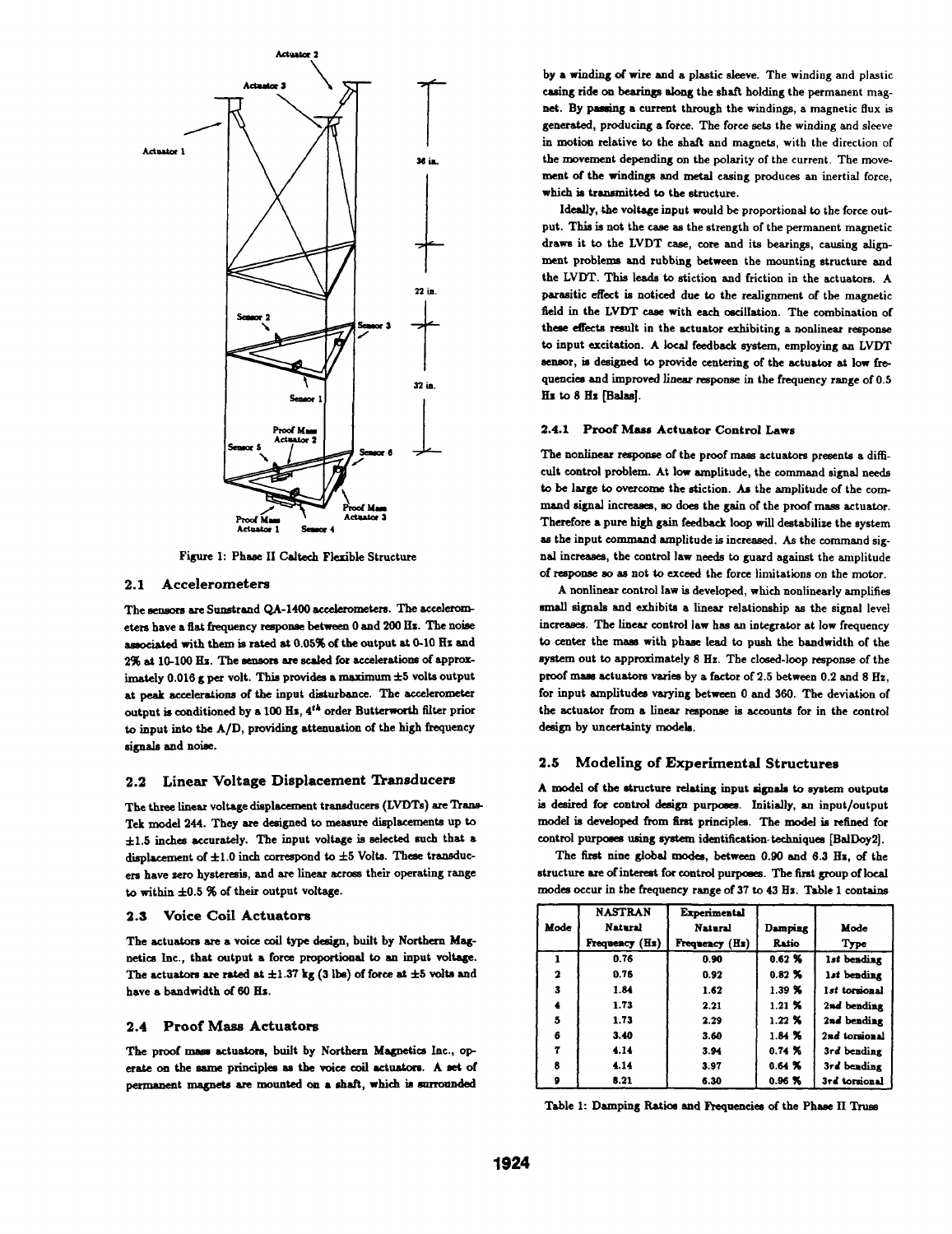a list of natural frequencies derived from the Nastran finite element model and the natural frequencies and damping values derived from experimental data. Two transfer function plots of the experimental data versus the identified model for select actuators and sensors are shown in figures 5 and 7.

## 3  $\mu$ -Framework

This section briefly reviews frequency domain methods for analysing the performance and robustness properties of feedback systems using the structured singular value  $(\mu)$  [Doy1, Doy2, Pack]. The general framework, shown in figure 2, is based on linear fractional transformations (LFTs). Any linear interconnection of inputs, outputs, and commands along with perturbations and a controller can be viewed in this context and rearranged to match this diagram. P represents the system interconnection structure,  $\Delta$  the uncertainties, and  $K$  the control law.  $v$  is a vector of exogenous inputs and disturbances,  $e$  is a vector of errors to be kept small,  $y$  is a vector of measurement signals provided to the control design, u is a vector of inputs from the control law,  $z$  and  $\bar{u}$  are outputs to and from the uncertainty block.



Figure 2: General Interconnection Structure

#### 3.1 Analysis Overview

For the purpoe of analysis, the controller may be thought of as just another system component. The inclusion of the controller into the plant reduces the diagram in figure 2 to that in figure 3-(a). The analysis problem involves determining whether the error e remains in a desired set for sets of input  $v$  and perturbation  $\Delta$ . The uncertainty in  $v$  and  $\Delta$  as well as the performance specifications on  $e$ are normalized to 1. This requires that all weighting functions and scalings be absorbed into the interconnection structure  $G$ . Furthermore,  $G$  can be partitioned so that the input-output map from  $v$  to <sup>e</sup> can be expressed as the following linear fractional transformation

$$
e = F_u(G, \Delta)v \quad \text{where} \quad F_u(G, \Delta) = G_{22} + G_{21}\Delta(I - G_{11}\Delta)^{-1}G_{12}
$$

Robust stability and robust performance questions associated with the interconnection structure  $G$  are characterized by a structured singular value  $(\mu)$  test of the system in the presences of structured uncertainty.

## 3.2 Synthesis Review -  $H_{\infty}$  Optimization

For the purpose of synthesis, the  $\Delta$  can be normalized properly to 1 so that the normalizing factor can be absorbed into  $P$ . This



```
Figure 3: (a) Analysis and (b) Synthesis Problem
```
results in the synthesis problem as shown in figure 3-(b). Hence, the synthesis problem involves finding a stabilizing controller  $K$  such that the performance requirements are satisfied under prescribed uncertainties. The interconnection structure  $P$  can be partitioned so that the input-output map from  $v'$  to  $e'$  can also be expressed as the following linear fractional transformation

$$
e' = F_1(P, K)v'
$$
 where  $F_1(P, K) = P_{11} + P_{12}K(I - P_{22}K)^{-1}P_{21}$ 

For the  $H_{\infty}$  optimal control problem, the objective is to find a stabilizing controller K which minimizes  $|| F_{l}(P, K) ||_{\infty}$ . A detailed discussion of recent state-space results are given in [DGKF, Glov-Doyl].

#### 3.3  $\mu$ -Synthesis Methodology

The  $\mu$ -synthesis methodology is an approach to designing control systems with robust performance. This technique esentially integrates two powerful theories for synthesis and analysis into a systematic design technique involving  $H_{\infty}$  optimization methods for synthesis and the structured singular value  $(\mu)$  for analysis.

A bound on  $\mu$  may be obtained by scaling and applying the  $|| \cdot ||_{\infty}$ . Extending this concept to synthesis, the problem of robust controller design becomes that of finding a stabilizing controller  $K$ and scaling matrix D such that the quantity  $||DF_1(P, K)D^{-1}||_{\infty}$ is minimized. One approach for solvig this problem is that of alternately minimizing the above expression for either  $K$  or  $D$  while holding the other constant. For fixed D, it becomes an  $H_{\infty}$  optimal control problem and can be solved using the well-known state-space method. On the other hand, with fixed  $K$ , the above quantity can be minimized at each frequency as a convex optimization in  $\ln(D)$ . The resulting data of D can be fit with an invertible, stable, minimumphase, real-rational transfer function. This process is carried out iteratively until a satisfactory controller is constructed.

The  $\mu$ -synthesis techniques have been used extensively in the area of designing robust control laws for flexible structures. Control designs using this methodology have been formulated for the vibration attenuation problem and implemented on a number of flexible structures experiments [Balas, BalChuD, BalDoy2]. The control designs synthesized using  $\mu$ -synthesis achieved a high level of vibration attenuation along with good robustness characteristics. The  $\mu$ -synthesis design methodology is employed to address the benefits and limitations of collocated versus noncollocated control design for flexible structures.

## 4 Noncollocated Versus Collocated Control Design

Control designs using noncollocated and collocated sensors and actuators are synthesized for the Phase II flexible structure. The first design uses the voice coil actuators to attenuate vibration of the third story of the structure, which is excited by proof mass actuator 1. Proof mass actuator 1 is collocated with sensor 4. This design shows the benefit of measuring the signals to be controlled and limitations of acting through a flexible streture. The second design employs the proof mass actuators to attenuate vibration at collocated sensors. The disturbance to the structure enters through voice coil actuator 1. The achievable performance of the proof mass actuators is seen to be constrained by the force it is able to impart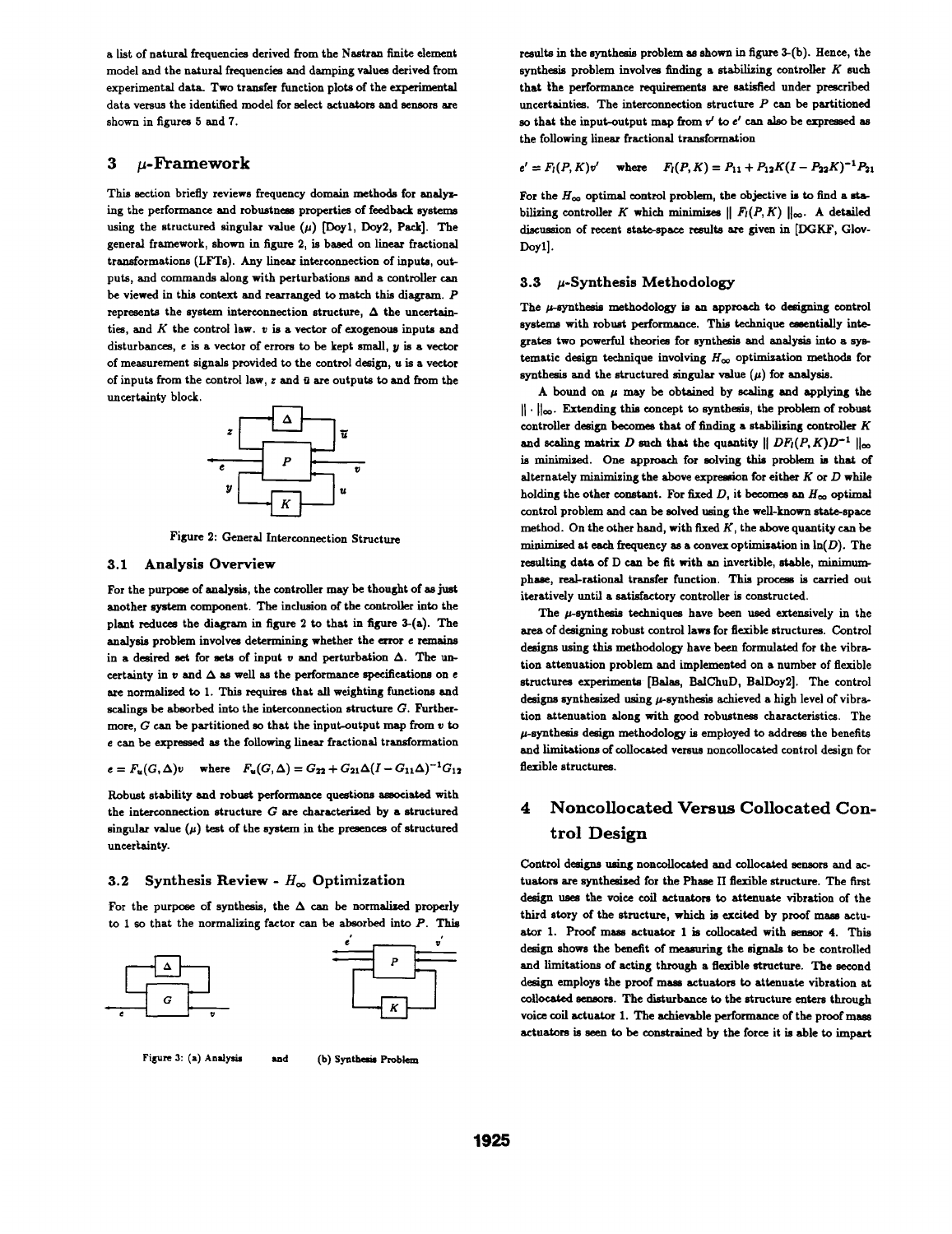on the structure and by the linearity of the actuators. The collocated design is only able to attenuate vibration of the structure localy.

## 4.1 Control Objective

The performance objective is to attenuate the vibration of sensors 4, 5, and <sup>6</sup> mounted to the third story platform. A diagram of the Phase II structure and sensor locations is provided in figure 1. The disturbance enters at proof mass actuator 1, which is collocated with sensor 4, for the noncollocated design with the voice coil actuators used for control. The collocated control design is excited by voice coil actuator 1 with the proof mass actuators used for control. The input disturbance signal has all its energy concentrated between 0.2 and 12.7 Hz, with a one pole roll off at <sup>1</sup> Hz. The performance criteria is defined as minimizing the  $|| \cdot ||_{\infty}$  norm of the transfer function from the input disturbance to sensors 4, 5, and 6.

#### 4.2 Uncertainty Descriptions

An additive uncertainty is included in the problem formulation and performs three functions: it accounts for the unmodeled high frequency modes, limits the control bandwidth and describes model errors inside the control bandwidth. The additive uncertainty weight for the noncollocated control design, using the voice coil actuators for control, is given by  $W_{additive-1} = 5\frac{(s+25)^2}{(s+250)^2}$ 

The collocated control design employs the proof mass actuators for control. In spite of the local feedback loop on the proof mass actuators, there is considerable variation in the output displacement of the actuators above 5 Ha. The additive uncertainty weight is selected to limit the control bandwidth to 7 Hz to limit high frequency excitation. The weighting function is given by  $W_{additive, 2} =$  $1.2 \frac{(1+25)^2}{(1+500)^2}$ 

#### 4.3 Problem Formulation

Control designs are formulated using the  $\mu$ -synthesis methodology to address the issue of noncollocated versus collocated control design. Both control designs employ additive uncertainty to account for model error. The voice coil (VC) actuators are used for control purposes in the noncollocated problem formulation. The magnitude of the VC actuators is constrained to  $\pm 3$  lb of force for  $\pm 5V$ input signals included in the noncollocated problem formulation. The local feedback loop around the proof mass actuators used in the collocated control design requires the control laws to command displacement of the moving mass. The stroke limit on the moving mass.  $\pm 1.0$  in., is translated into a magnitude bound of 1500 on the proof mass actuator commands. These constraints on the actuators are included in the problem formulation as magwt.

The input disturbance in both designs is modeled as a white noise signal filtered by  $\frac{6.2}{1+6.2}$ . The  $||\cdot||_{\infty}$  norm of the transfer function between the disturbance input to the sensor output represents the performance objective in the control problem formulation.

#### 4.3.1 Noncolocated

In the noncollocated control deign problem, the transfer function between the input disturbance at proof mass actuator 1 and sensor 4 rolls up like an  $s^2$  response between 1 and 8 Hz. This is seen in figure 7. Based on the initial control designs, the voice coil actuators are only able to affect the flexible modes of the structure. Therefore, only attenuation of the resonant peaks is specified in the

performance criteria. Sensors 4, 5, and 6 are filtered by  $\frac{225}{(s+15)^2}$  to weigh the resonant peaks of the structure equally and scale them accordingly for performance. These are defined by perfwt in the control problem block diagram. For performance, an 8 to <sup>1</sup> reduction in the peaks of the flexible mode is desired. A sensor noise level of  $2 \times 10^{-3}$  is included in the design. The actu weight is selected to be .1 which translates into a 1% input multiplicative uncertainty.

#### 4.3.2 Collocated

The resonant peaks of the transfer function between voice coil actuator <sup>1</sup> and sensors 4, 5, and 6, seen in figure 5, are initially scaled to one. A constant performance weight, perfwt in the block diagram, is used to select the desired vibration attenuation level. For performance, an 10 to <sup>1</sup> reduction in the peaks of the flexible mode is desired. A sensor noise level of  $2 \times 10^{-3}$  is included in the design. The actu weight is selected to be .1 which translates into a 1% input multiplicative uncertainty.

#### 4.4 Control Designs

There are a limited number of weights used in the noncollocated and collocated control problem formulations. This is due to the nominal models, which include disturbance excitations, having 35 states. The addition of the additive uncertainty weight, input disturbance filter, and performance weight, leads to the design model with 50 states. A block diagram of the problem formulation is given in figure 4. This diagram is reformulated into the general LFT framework for the application of  $\mu$ -synthesis techniques.

The proof mass actuator local control loop is always turned on during the open-loop and closed-loop experiments. In the open-loop configuration, the local loops keep the moving mass centered. Experimental frequency responses are determined with the local loop on and off with the moving mases fixed to examine the effect of the proof mass actuator local feedback loops. Turning on the local feedback loops adds damping to the torsional modes of the structure. The local feedback loop increased darnping levels by a factor of 2.5 on several of the torsional modes. A detriment in using the local proof mass control loops is that they increase the level of ambient disturbance above 7 Hz by a factor of 10. This is attributed to the stiction/friction in the proof mass actuators vibrating the structure.

## 5 Results

The behavior of the proof mass actuators limits performance of the control designs for both the collocated and noncolocated case. The proof mass actuators impart large forces at high frequency which translate into large accelerations of the collocated sensors. These accelerations are on the order of the response of the structure due to excitation of a flexible mode, shown in figure 7. The voice coil actuators are only able to substantially affect the flexible modes of the structure. Therefore, only minmal vibration attenuation is possible at frequencies that are not associated with flexible modes regardless of the accuracy of the model.

The achievable vibration attenuation using the proof mass actuators as control actuators is limited. The control authority of these actuators is hindered at low frequency by low force levels. The inertial force transmitted to the structure is a function of the moving mass and its acceleration. Acceleration is the second derivative of displacement, hence to achieve the same force at half the natural frequency, the moving mass requires four times the displacement.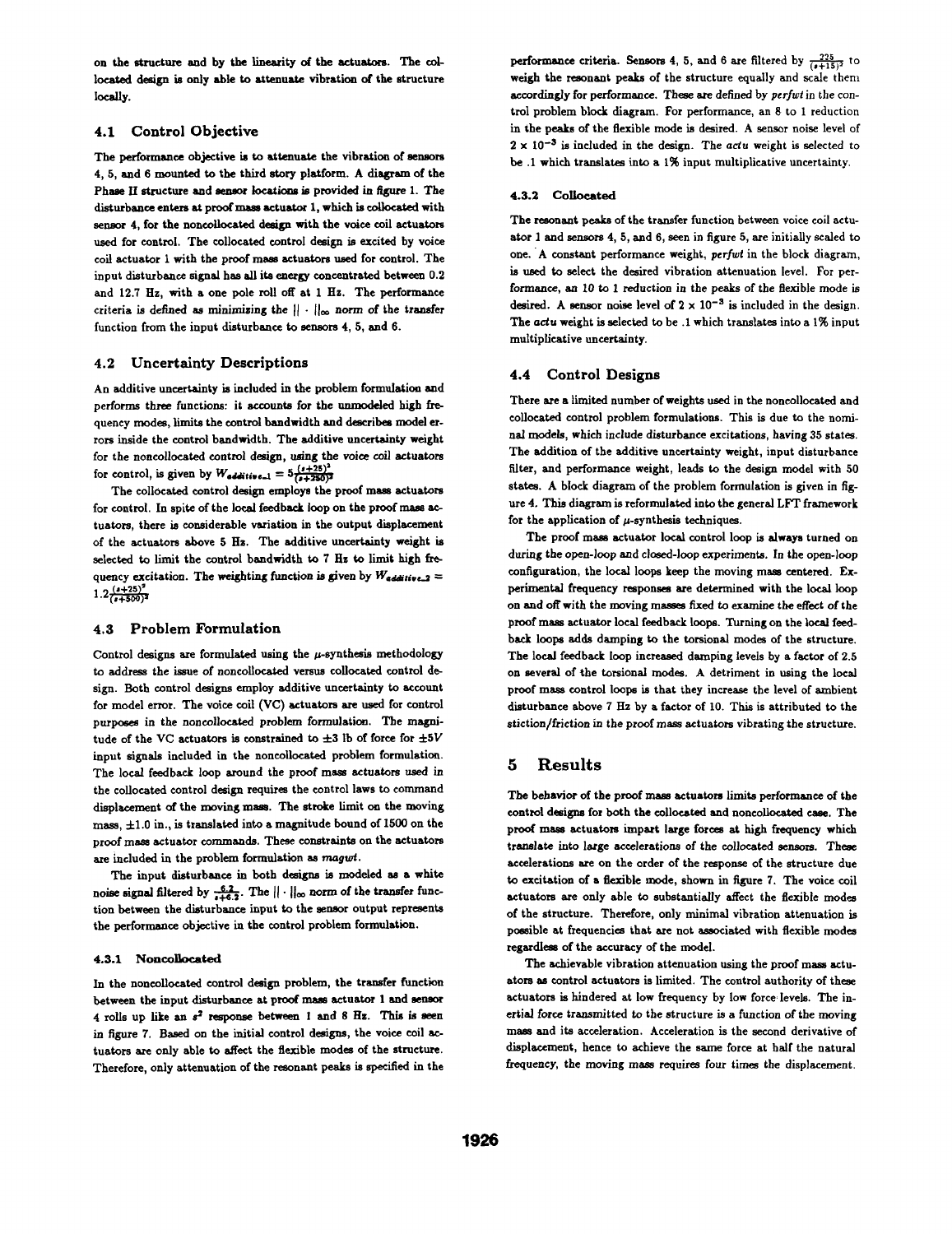

Figure 4: Block Diagram of the Noncollocated/Collocated Control Problem

Given that the moving mass is approximately 0.35 kg (0.8 lb) and the maximum stroke is  $\pm 1.0$  in., the proof mass actuator generates  $4 \times 10^{-3}$  lb of force at the first natural frequency of the structure, 0.9 Hz. This is contrasted by the ability of the voice coil actuators to input up to 3 lb of force at this frequency.

The effects of stiction/friction are noticed in the response of the proof mass actuators despite the local feedback loop. The local feedback around the proof mass actuators does not completely eliminate the problems due to the stiction/friction. The output force of proof mass varies considerably above 5 Es. This is a severe limitation when the proof mass actuators are used for control purpoes. This is especially evident at the third torsional mode of the structure. The high frequency forces impacted to the structure from the proof mass actuators limit the performance of the collocated control laws.

The noncollocated control design emphasized attenuating the response of the nine flexible modes of the Phase II experiment between 0.9 and 6.3 Hz, and has minimal or no effect at other frequency points. One can infer from the loop gain of the control design, that the first and second bending and torsional modes will be heavily attenuated and the third bending and torsional modes will have little attenuation. Analyzing the noncollocated design using  $\mu$  indicates that the control design can not meet the performance or robustness specifications in the frequency range 3.2 to 20 Hz. Experimental results confirm these observations. Figures 5 is experimental transfer function plot of the open-loop and closed-loop system at sensor 4 with the noncollocated control law, K5v, implemented. The control design attenuates the resonance peaks of the fist six flexible modes by at least a factor of 4. Above 5Hz, the input disturbance swamps the control authority of the voice coil actuators.

The noncollocated control laws employ the voice coil actuators to achieve the performance objectives by attenuating the vibration of the entire structure. This is seen by the attenuation of the frequency peaks at sensor <sup>1</sup> in figure 6. The only mode not attenuated is the third bending mode at 3.97 Hz, due to its small response at the third story sensors.

The collocated control designs attenuate vibration at the sensors by limiting the motion of the third platform. The entire structure may be vibrating provided the platform remains quiet. The proof mass actuators are able to attenuate vibration of the torsional modes the best. This is expected because they exert force perpendicular to a lever arm from the center of the structure. Unfortunately,

these actuators are of less assistance in attenuating vibration of the second and third bending modes. The proof mass actuators have little control authority over the response of these modes while the voice coil actuators have their largest influence on these modes.

The performance objective is the same as in the noncollocated design. Notice that the proof mass actuator control laws attenuate vibration only at sensors 4, 5 and 6. Figure 8 is a comparison of the open-loop and closed-loop response of sensor <sup>1</sup> with the collocated control law. The first bending and torsional modes are heavily attenuated since their response is coupled to the response of sensors 4, 5 and 6. The higher modes exhibit the same level of response open-loop and closed-loop. Collocated control laws provide minimal vibration attenuation at other locations on the structure not coupled to the collocated sensors. Performance of the collocated designs at sensors 4, 5, and 6 would improve provided the model error is reduced but this would not reduce the response of sensors 1, 2, and 3 due to the excitation.

## 6 Conclusions

Clearly, the performance requirements and locations of the actuators and sensors will dictate the use of collocated or noncollocated control laws. The control engineer needs to understand the advantages and diadvantages of each approach and how model error effects the design problem in order to make an intelligent selection of a control strategy. Hopefully, the results presented in this paper provide insight into the benefits and limitations of each approach to vibration attenuation.

## 7 References

- [Balas] G.J. Balas, 'Robust Control of FLexible Structures: Theory and Experiments," Ph.D. Tesis, California Institute of Technology, Pasadena, 1989.
- [BalChuD] G.J. Balas, C.C. Chu and J.C. Doyle, "Vibration Damping and Robust Control of the JPL/AFAL Experiment Using  $\mu$ -Synthesis," Proceedings of 28<sup>th</sup> Conference on Decision and Control, Ft. Lauderdale, FL, December, 1989.
- [BalDoyl] G.J. Balas and J.C. Doyle, "Robust Control of Flexible Modes in the Controller Crossover Region," ACC89, Pittsburgh, PA, 1989.
- [BalDoy2J G.J. Balas and J.C. Doyle, "Identification for robust control of flexible structures," to appear Control System Magazine, March, 1990.
- [DGKF] J.C. Doyle, K. Glover, P. Khargonekar and B.A. Francis. "State-space solutions to standard  $H_2$  and  $H_{\infty}$  control problems," IEEE Transactions on Automatic Control, Vol. 34, No. 8, August, 1989, pp 831-847.
- [Doyl] J.C. Doyle, "Analysis of feedback systems with structured uncertainties," Proc. IEE-D 129, 1982, pp 242-250.
- [Doy2] J.C. Doyle, Lecture notes on advances in multivariable control, ONR/Honeywell Workshop on Advances in Multivariable Control, Minneapolis, MN, October, 1984.
- [GlovDoy1] K. Glover and J.C. Doyle, "State-space formulae for all stabilizing controllers that satisfy an  $H_{\infty}$ -norm bound and relations to risk sensitivity," Systems & Control Letters 11, 1989, pp 167-172.